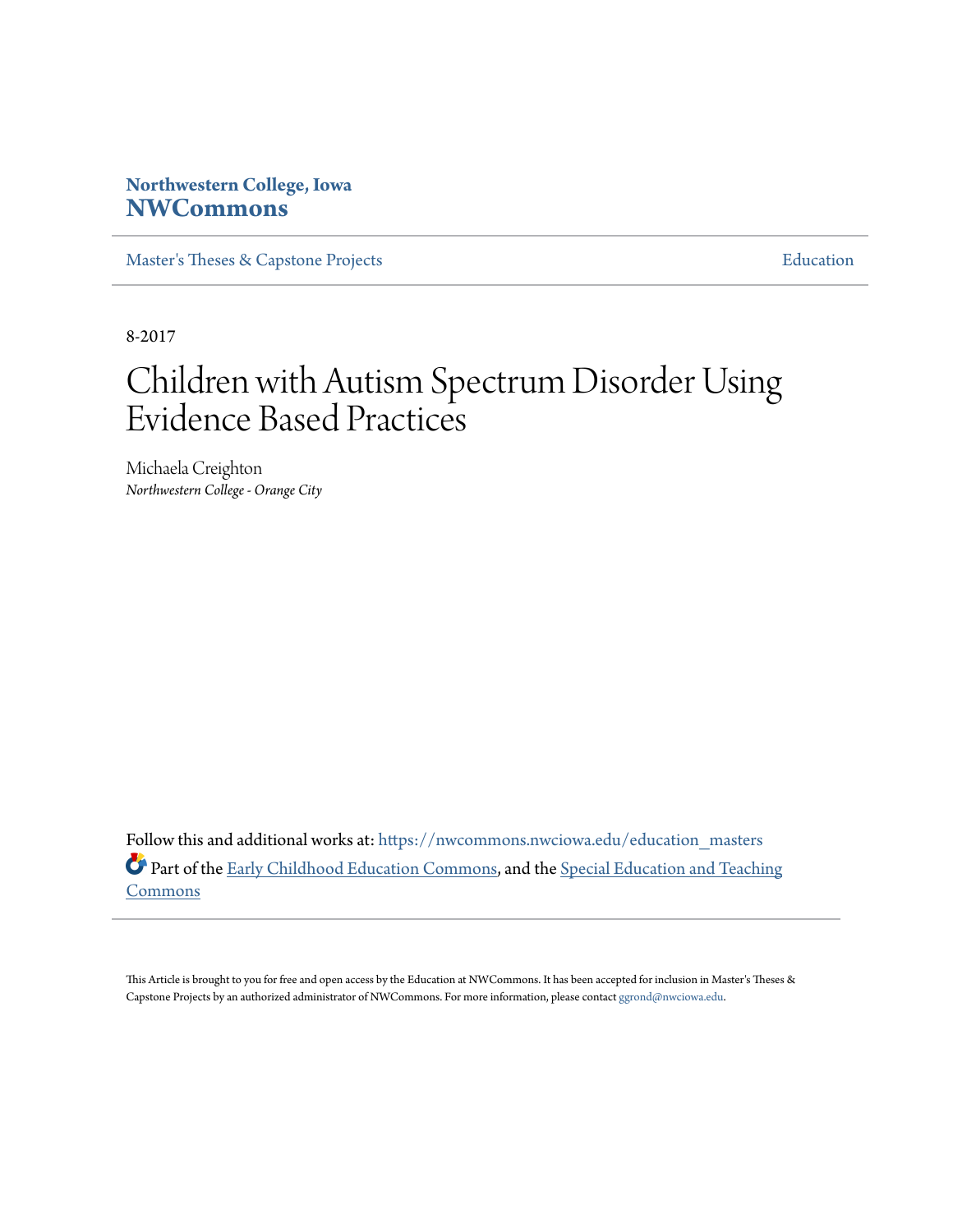Teaching Children with Autism Spectrum Disorder Using Evidence Based Practices

Michaela Creighton

Northwestern College

Orange City, IA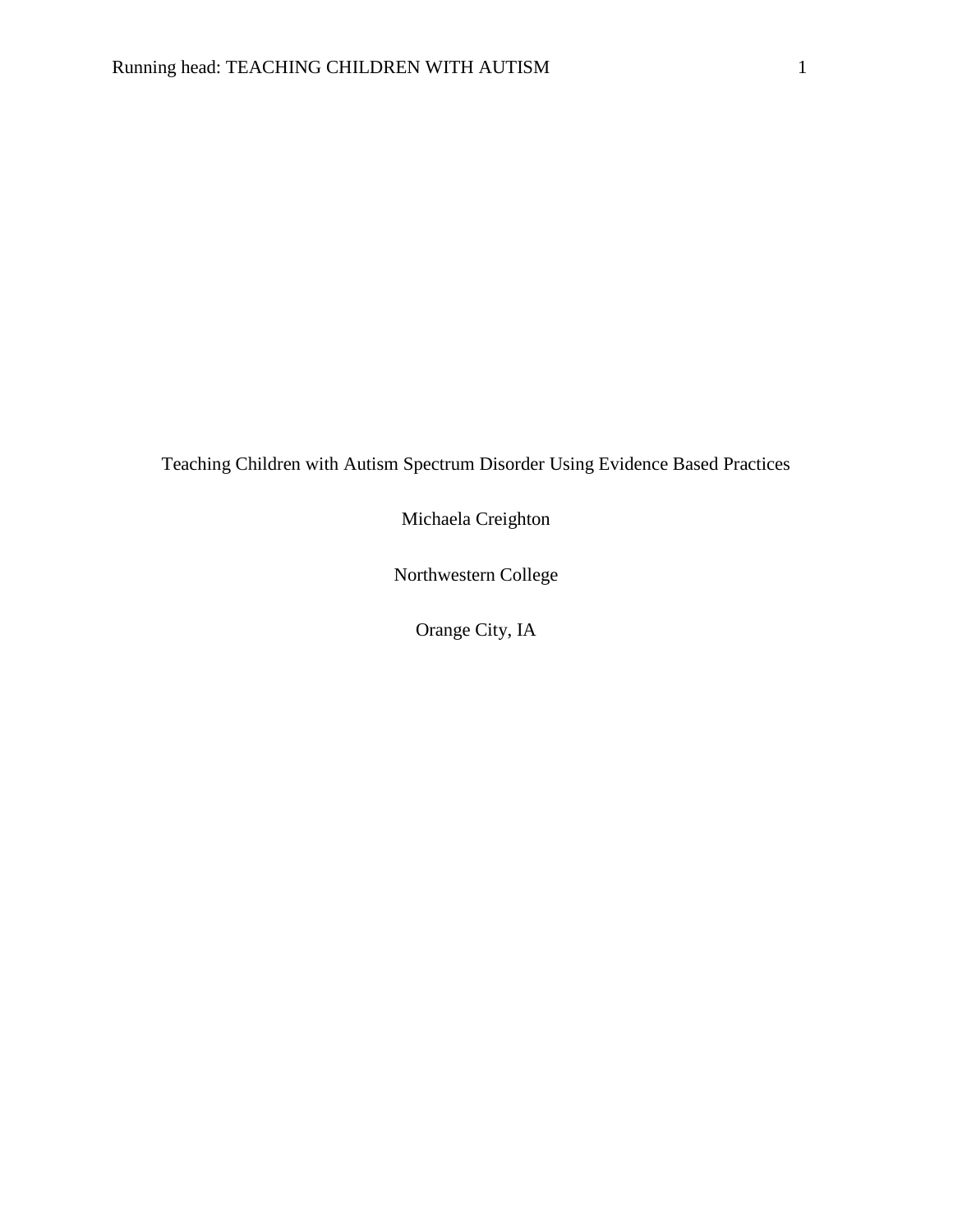#### Abstract

Each child that has been diagnosed with autism spectrum disorder (ASD) is different. However, they have similar characteristics in that they lack communication, social, and adaptive skills. As well as reduced cognitive functioning and gross motor skills. This literature review will look at some of the evidence-based practices for teaching children who have been diagnosed with autism spectrum disorder. It provides information on how to implement them in the early childhood classroom, and focuses on how each practice allows the teacher to adapt it to the student with ASD in one's classroom. It is important that trainings are offered for teachers and paraprofessionals on evidence-based best practices for teaching children with autism spectrum disorder, and that there continues to be active research so practices can become evidence based.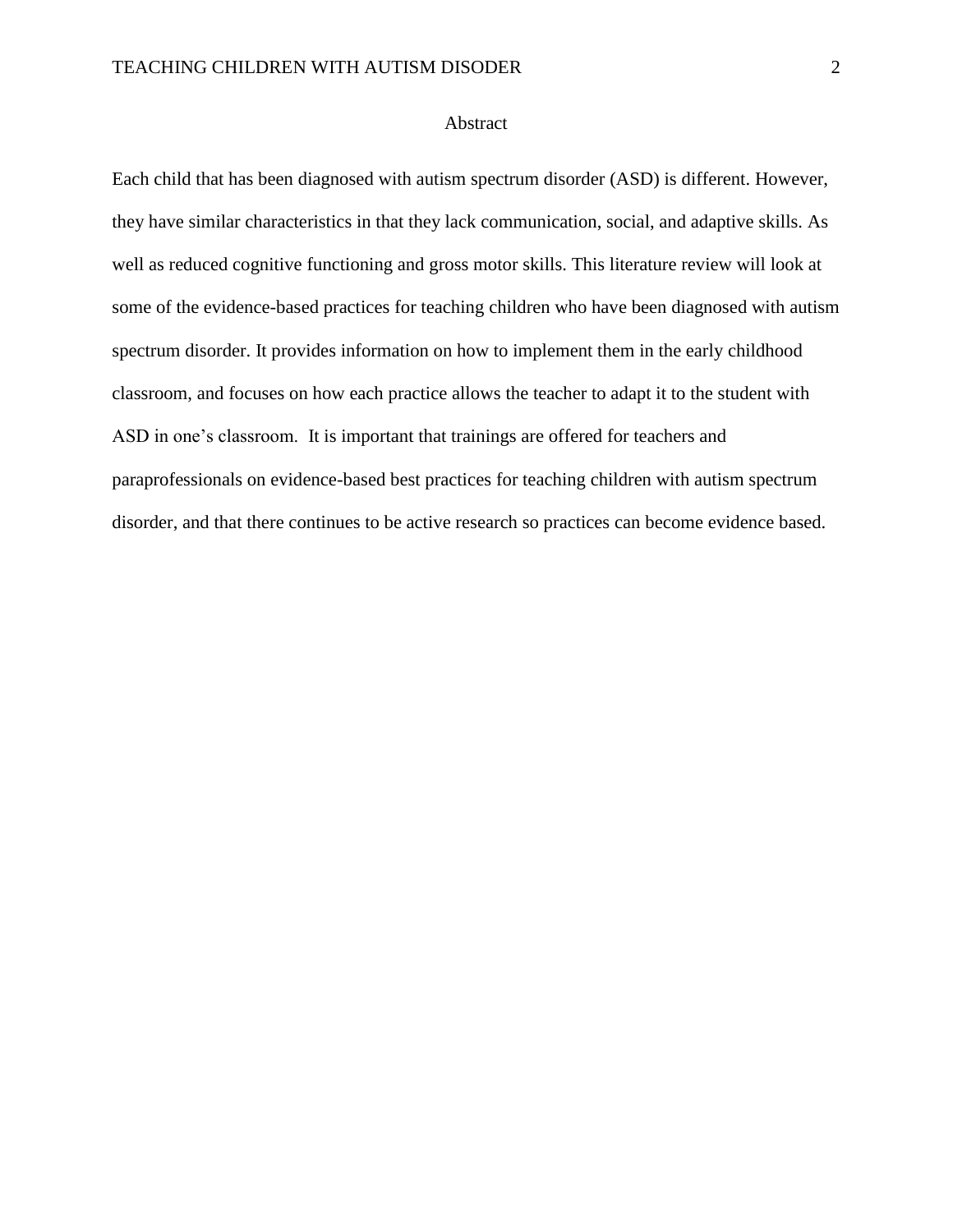#### Teaching Children with Autism Spectrum Disorder

Walk into an early childhood classroom and one will find a room filled with diverse learners. Among those diverse learners may be a child who has been diagnosed with autism spectrum disorder (ASD). Currently, 1 in 68 school age children in the United States have autism spectrum disorder. ASD occurs in all ethnicity and socioeconomic groups, but is five times more common in boys than girls. Since it is one of the fastest growing disability categories receiving special education, it is important for teachers to know the best practices and to use evidencebased practices for teaching children with ASD (Bittner, Rigby, Silliman-French, Nicholas, & Dillion, 2017).

Teachers and paraprofessionals feel that they lack the knowledge or training to teach students who have been diagnosed with ASD. In autism research there is a trend of a gap between research and practice. Schools and teachers do not utilize the evidence-based practices because of the belief that the research settings are not similar to the children in the teacher's classroom settings. While something works great in a controlled environment, it does not always seem to go as smoothly in the classroom. This literature review will discuss evidence based practices that teachers can use to focus on specific skills one is working on in the early childhood classroom. Video modeling, visual cues, and pivotal response training are all interventions further explored in this review, with a focus on play skill interventions.

# **Literature Review**

The following interventions have been identified as evidence-based strategies for effectively teaching play to young children with ASD: video modeling, visual supports, and pivotal response training (Carrero, Lewis, Zolkoski, & Lusk, 2014). A common thread of these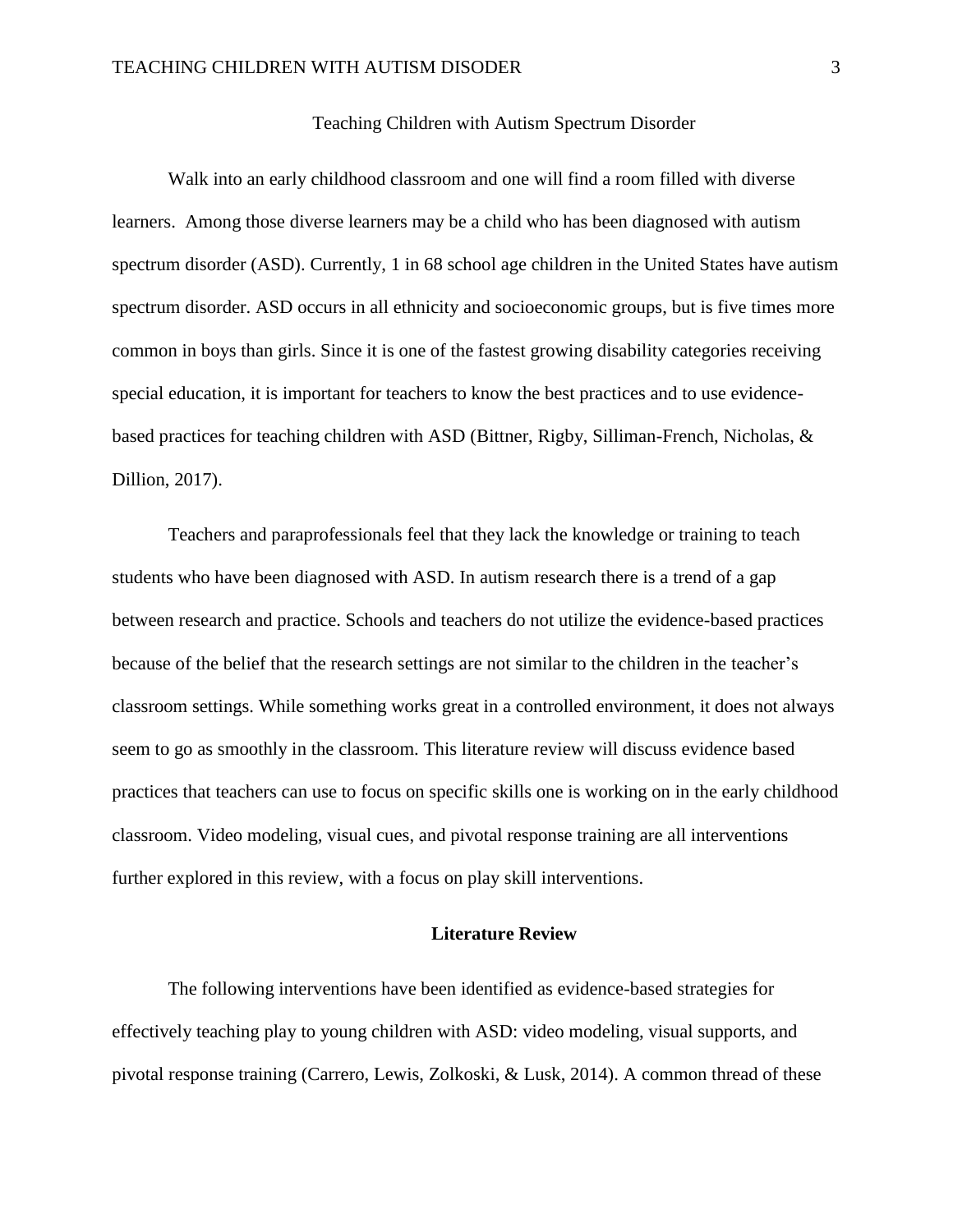interventions is that they involve the teacher teaching specific skills to the child with ASD and working on the child to master those skills. Information is provided on how to successfully implement some interventions for social and play skills in one's specific classroom setting. These interventions are easily adaptable to the classroom setting for teachers. The interventions reviewed are also interventions that can be performed not only by the teacher in the classroom but by any adult in the classroom. Teachers and other adults working with students with ASD will gain information on how to implement different interventions in the classroom. "With careful planning and consideration by the teacher, a young child with autism can have a successful school experience" (Deris & Di Carlo, 2013, p. 56).

#### **Video Modeling**

An evidence-based practice that has been reported by the National Autism Center (NAC) in the US in 2009 is video modeling (Acar & Diken, 2012). Video modeling allows the teacher to target a specific skill or behavior for a specific child in one's classroom. It can be done to work on a variety of skills or behaviors such as play skills, social skills, academic skills, life skills, and conversation skills (Kim, 2016). For example, video modeling may be done to help the student with ASD learn how to walk down the hall correctly when transitioning. It may also be done to prime the student with ASD for a fire drill. In video modeling, a person is video recorded doing the targeted behavior or skill that one wants the student to perform. The person performing the skill in the video may be an adult or peer of the student. Using peers that are familiar to the student with ASD may help increase one's attention to the video and as a result have a more positive affect (Kourassanis, Jones, & Fienup, 2015). The student themselves may also be videoed doing the targeted behavior, which is known as video self-modeling (Carrero,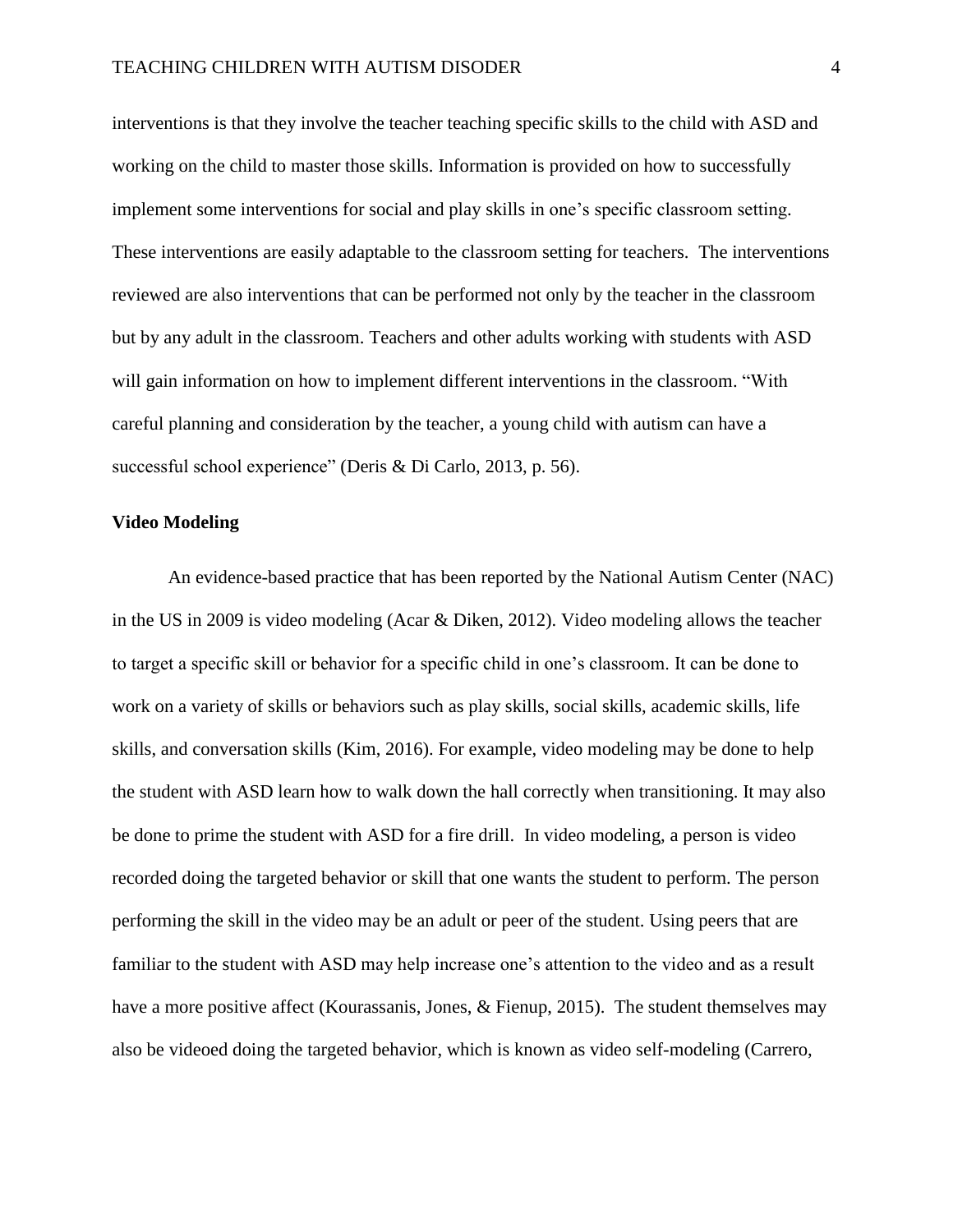Lewis, Zolkoski, & Lusk, 2014). The student then can watch the video of the desired behavior or skill being targeted at any time.

In the article, *Reviewing Instructional Studies Conducted by Using Video Modeling to Children with Autism,* 31 video modeling studies were reviewed. Thirteen out of the 31 studies being reviewed used only video modeling to teach social skills, play skills, perspective talking skills and imitation skills to children with ASD between the ages of two and fifteen. Video selfmodeling was only used in three out of the 31 videos to teach social skills to children with ASD between the ages of three and eleven. The other studies included video modeling and other practices being used together to teach 20 children with ASD between the ages of three and thirteen. Items taught were activity schedules, identifying emotions, perspective taking skills, and language and social skills. After Acar and Diken (2012), reviewed the 31 studies they determined that video modeling was an effective tool to use to teach social skills, play skills, language and communication skills, functional skills, self-care skills, and daily life skills and behaviors to children between the ages of 3 and 11 with ASD.

Benefits of video-modeling include that students with ASD can watch the video multiple times, which can be a natural reinforcement to motivate the student. Since the child is able to watch it repeatedly it helps with learning and retention. It is convenient, because an individual may not always be available to live model for the student (Acar & Diken, 2012). External stimuli is decreased when video modeling, which allows the child with ASD to focus more and gives them less distractions (Bittner, Rigby, Silliman-French, Nicholas, & Dillion, 2017). Video modeling can also allow the teacher to be working with multiple students at a time. The student with ASD can be watching the video independently, while the teacher works with other students in the classroom. A trait of children with ASD is that they often prefer and respond to learning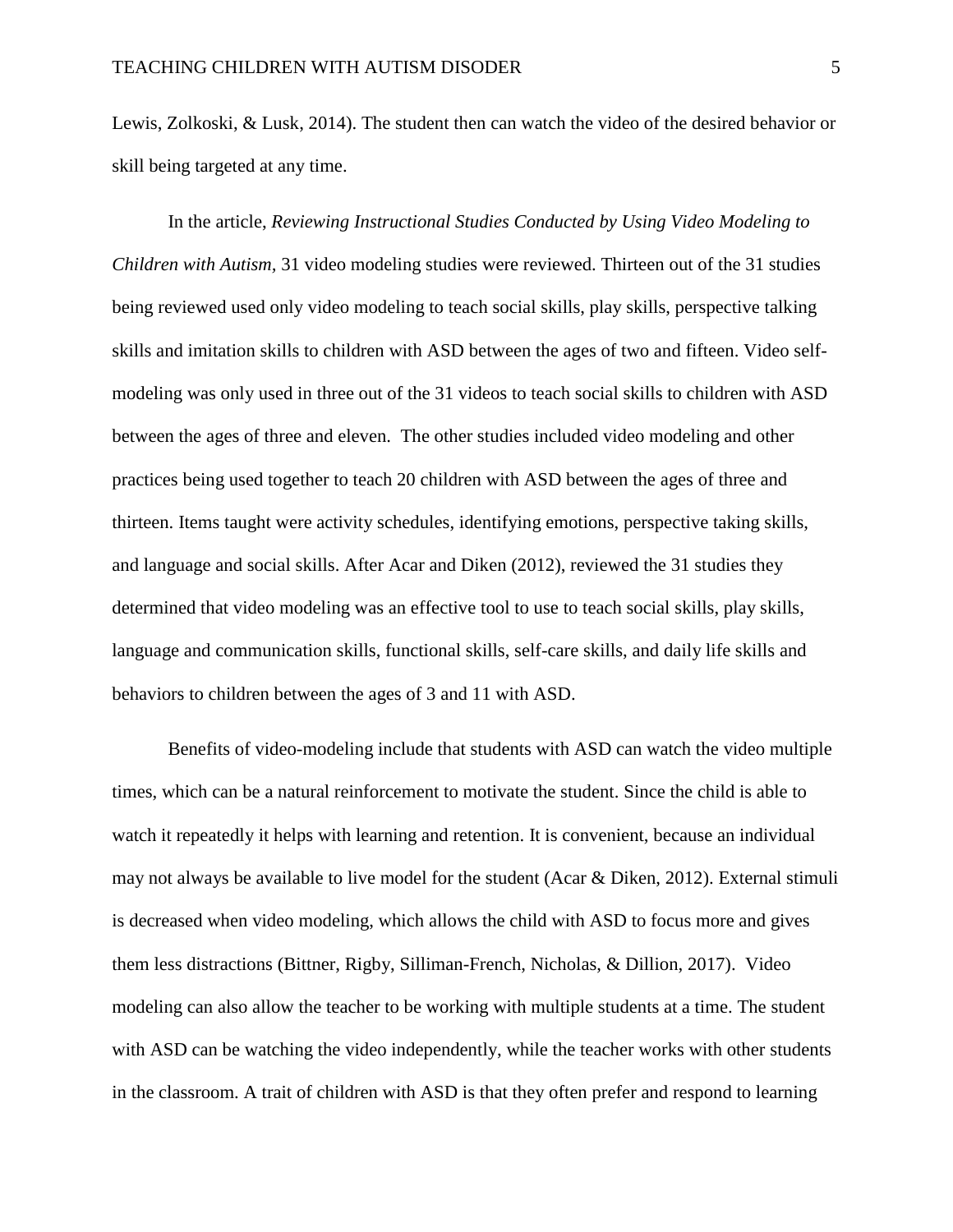visually, and without face-to-face communication; video modeling allows the student to learn in this way. Many students with ASD lack social skills and video modeling takes that out of learning the skill (Bittner, Rigby, Silliman-French, Nicholas, & Dillion, 2017). Video modeling also allows the teacher to speak at the language level that child is at when working on specific goals in an authentic setting.

In the early childhood classroom, video modeling can be used to teach physical exercises to promote healthy living in children with ASD. A trait of children with ASD is a delay in motor development. Research has shown that a way to support physical and gross motor development to help improve the quality of life for children with ASD is learning exercises and childhood games through video modeling (Bittner, Rigby, Silliman-French, Nicholas, & Dillion, 2017). Children with ASD often do not exercise at the same level or frequency as their developing peers, so they can be at a higher risk for cardiovascular, metabolic, and pulmonary diseases. The participants in the study done by Bittner, Rigby, Silliman-French, Nicholas, and Dillion (2017), included six children with ASD between the ages of 5 and 10. They compared children using the ExerciseBuddy application (EB app) versus practice style teaching. Often times when teaching students motor skills, the teacher gives a demonstration and description of the task and then the students practice it and receive feedback. This type of instruction, known as practice-style instruction, may make it difficult for a children with ASD to follow along and be involved (Bittner, Rigby, Silliman-French, Nicholas, & Dillion, 2017). The EB app uses evidence based practice of video modeling for 180 exercises. The EB app or video modeling would allow the child to focus on the task having more times to watch it visually and without extra stimuli.

According to the article, *Use of technology to facilitate physical activity in children with autism spectrum disorders: A pilot study,* the use of the EB app or video modeling can be a great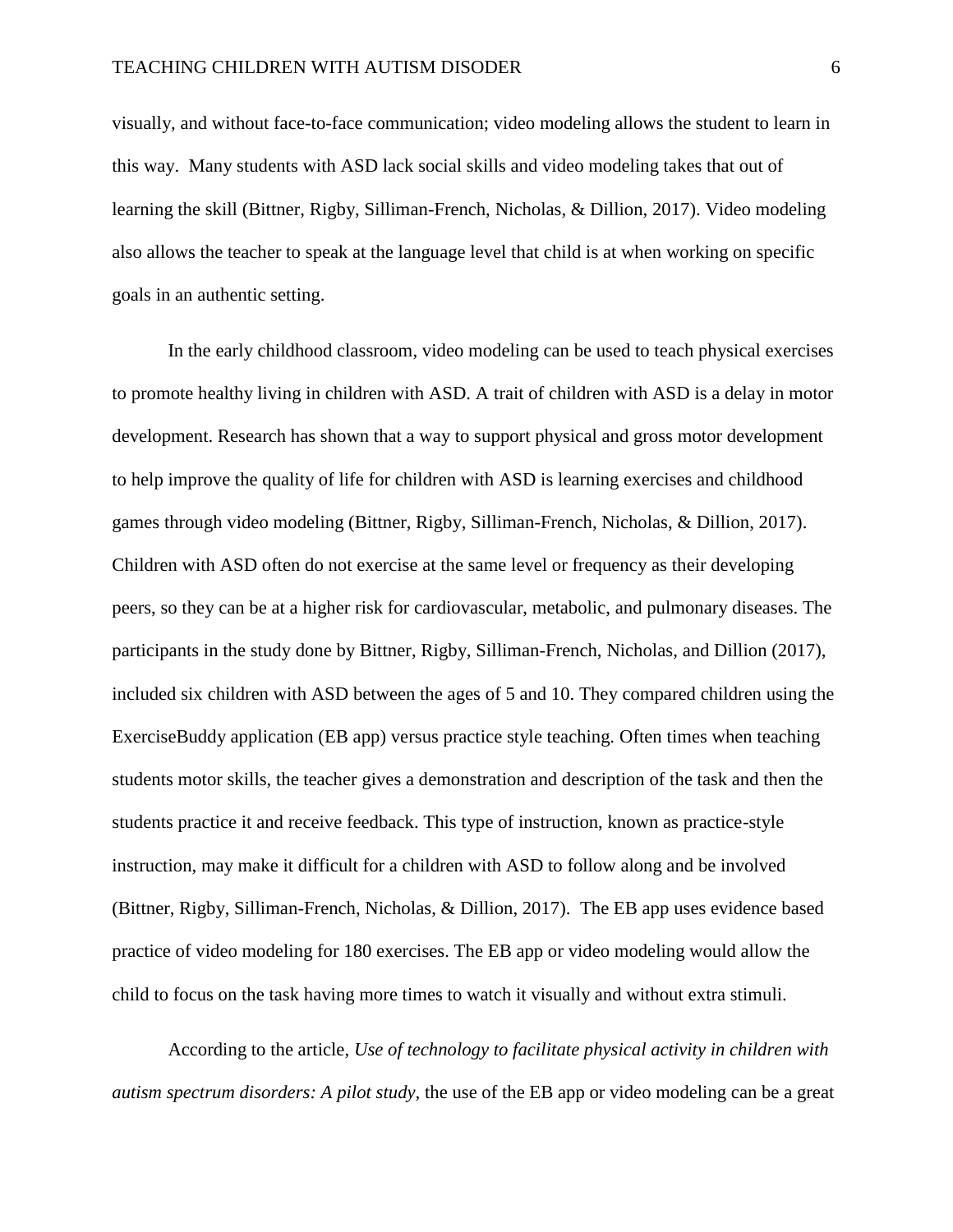#### TEACHING CHILDREN WITH AUTISM DISODER 7

tool for improving physical activity in children with ASD, which may lead to a better quality of health for the child (Bittner, Rigby, Silliman-French, Nicholas, & Dillion, 2017). While performing locomotor skills, the EB app allowed for a greater peak energy expenditure and heart rate response compared to practice-style teaching. These bouts of moderate to vigorous exercise can lead to better physical health which may help decrease obesity and other chronic disease later in life. The EB app also allows adults, who are unfamiliar or do not have a background with teaching physical exercise to students, a way to communicate appropriate exercise instruction (Bittner, Rigby, Silliman-French, Nicholas, & Dillion, 2017).

In a study done by Kourassanis, Jones, and Fienup (2014), two children with ASD were taught to engage in the social games of "Duck Duck Goose" and the "Hokey Pokey" through video modeling. This was done in a small group setting where the two children with ASD watched the video models together and then played the games together with another peer. The two children in the study had both been diagnosed with ASD, used multi-word sentences, could follow simple one to two step commands, and did not engage in group activities that involved chained gross motor behavior. During the baseline, the first child performed the skills on the task analysis for "Duck Duck Goose" at a range of 17-25%. Next, the child was able to watch the video model of five children playing "Duck Duck Goose" and after seven sessions was able to perform the skills at 100%. For the "Hokey Pokey" his baseline was 20% and after video modeling intervention increased to 100% in five sessions. The other child started at baseline score that ranged from 0-8% for "Duck Duck Goose" and reached 100% after eight sessions of video modeling. For the "Hokey Pokey" her baseline was 0-5% and reached 95% after six sessions of video modeling. The authors of this study also included a generalization game of "Ring Around the Rosey" to see if the acquisition of the chained behaviors from "Duck Duck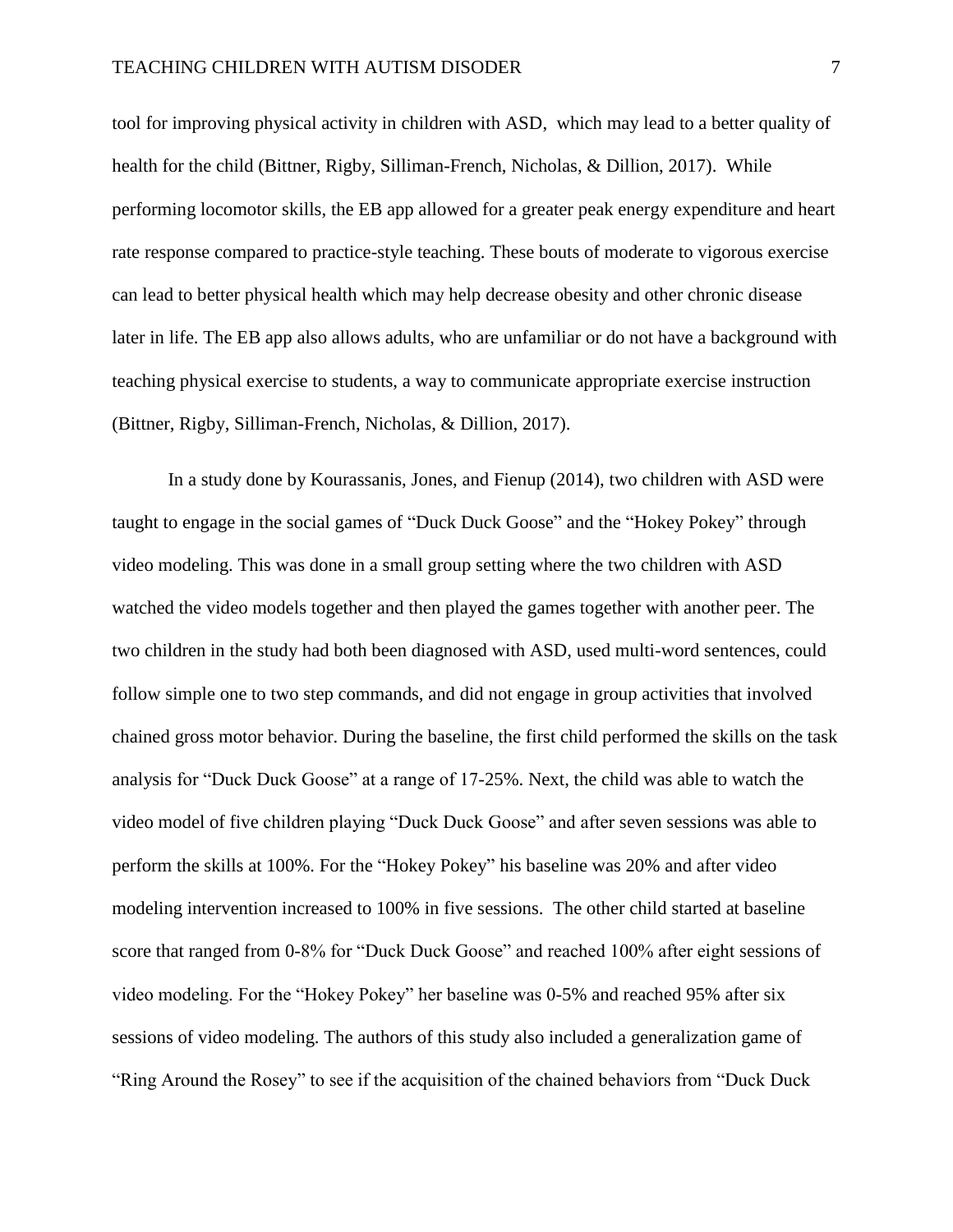#### TEACHING CHILDREN WITH AUTISM DISODER 8

Goose" and "Hokey Pokey" would occur outside of the trained stimuli. The two children did not watch a video model of this game. During the baseline for "Ring Around the Rosey" one participant scored 50% for his baseline, and it only rose to 60% after the intervention. Participant number two was able to perform 20% of the task analysis during her baseline, and 50% after her intervention. These results support that peer modeling is an effective way to teach students with ASD chained social games (Kourassanis, Jones, & Fienup, 2015).

Social relationships are a crucial part of a child's life growing up. Children with ASD often lack in social skills and struggle with developing friendships with their peers which can lead to poor school adjustment (Kasari, et al., 2016). The lack in social skills in children with ASD make it difficult for the child to engage in normal play with one's peers (Carrero, Lewis, Zolkoski, & Lusk, 2014). In an early child-hood classroom it is essential that teachers help children with ASD learn to play with one's peers. A teacher must prepare peers and the setting to give students with ASD the best opportunity to have successful play interactions. When a teacher sets up the setting for play interactions one can accommodate for the student with ASD. A teacher can have manipulatives or toys that are of interest to the student with ASD, take in account the student's developmental level, and any history of successful learning experiences for that particular student (Carrero, Lewis, Zolkoski, & Lusk, 2014).

Carrero, Lewis, Zolkowski, and Lusk (2014) suggest that children with ASD do not naturally develop social skills through exposure to typical-developing peers. When teachers do not allow the child with ASD to practice play situations it can lead to a continuing cycle of peer rejection and isolation for the student. Children with ASD who are given opportunities to engage in play may lead to increase engagement in inclusive environments (Carrero, Lewis, Zolkoski, & Lusk, 2014). Social skills are important for children with ASD to learn, because social skills are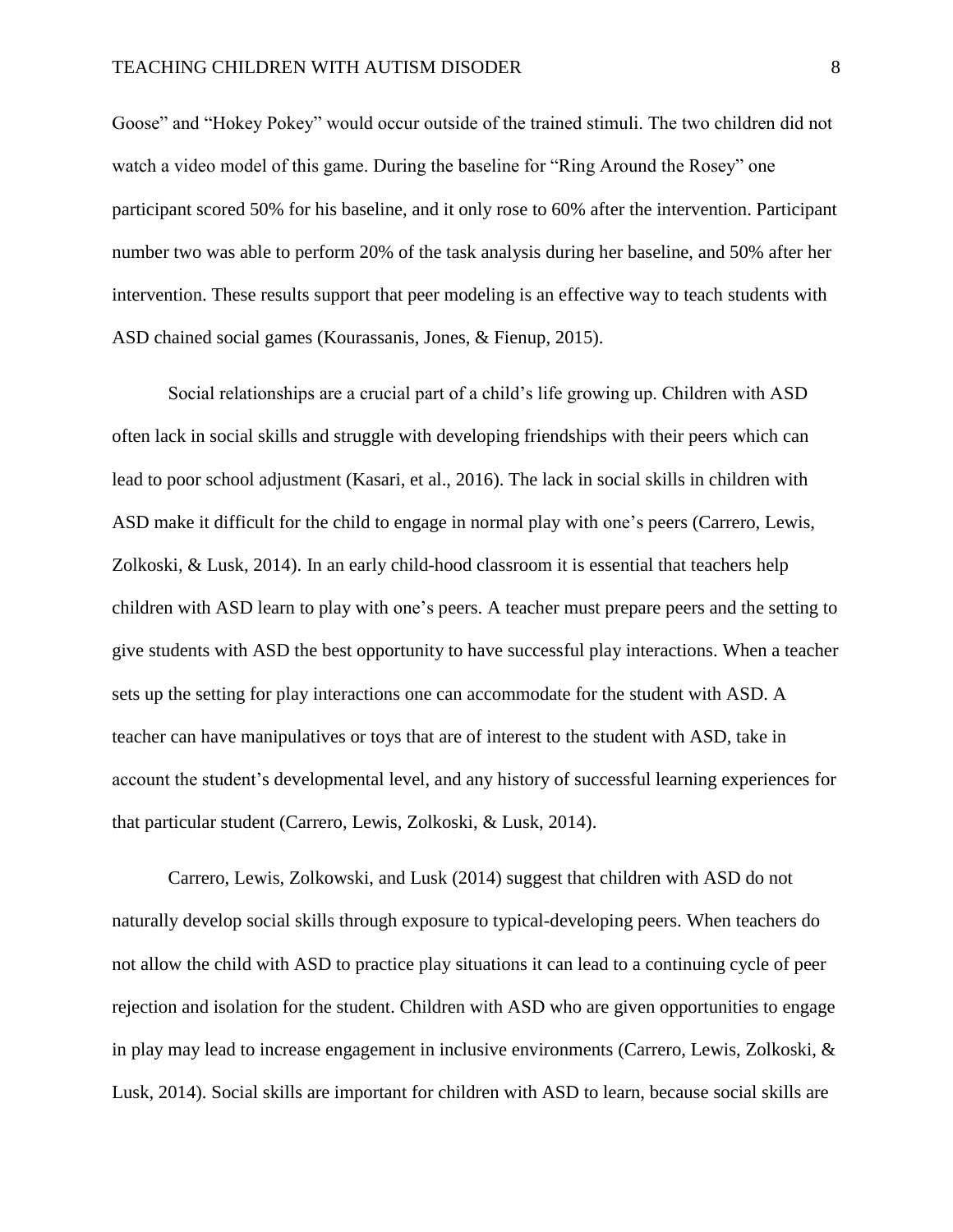a catalyst for learning other skills. While having social interactions children with ASD are working on language development, perspective taking, and cooperation (Kourassanis, Jones, & Fienup, 2015). Two articles, *Research-Based Strategies for Teaching Play Skills to Children With Autism* and *Peer-video modeling: teaching chained social game behaviors to children with ASD*, suggest that just giving children with ASD time to play with typical-developing peers in an inclusive setting does not benefit the student with ASD and interventions that demonstrate social skills need to be implemented for students with ASD (Carrero, Lewis, Zolkoski, & Lusk, 2014) and (Kourassanis, Jones, & Fienup, 2015). There was no action research done, to back up this information in either article, so one would suggest that more research needs to be done on this topic.

In the study done by Kasari, et al., (2016) it researched if "working in small groups with typical peers and the child with ASD from their class versus a small group of all children with ASD from different classes would be more effective in improving peer acceptance and engagement" (Kasari, et al., 2016, p. 172). Results showed that students with ASD who were grouped together and received training on specific social skills showed a significantly improved social network versus the student with ASD who was grouped with their peers without training on specific social skills.

A teacher can implement video modeling for a play intervention by following the steps provided by Carrero, Lewis, Zolkowski, and Lusk (2014). In teaching play to students with ASD teachers will use both audio and visual cues during video modeling. The first step is for the teacher to determine the play sequence one wants the student to learn. Then the teacher needs to select toys to use. It is best if the teacher selects toys one knows the student has shown a high interest in. Next, typically developing peers are recorded acting out a play scenario that includes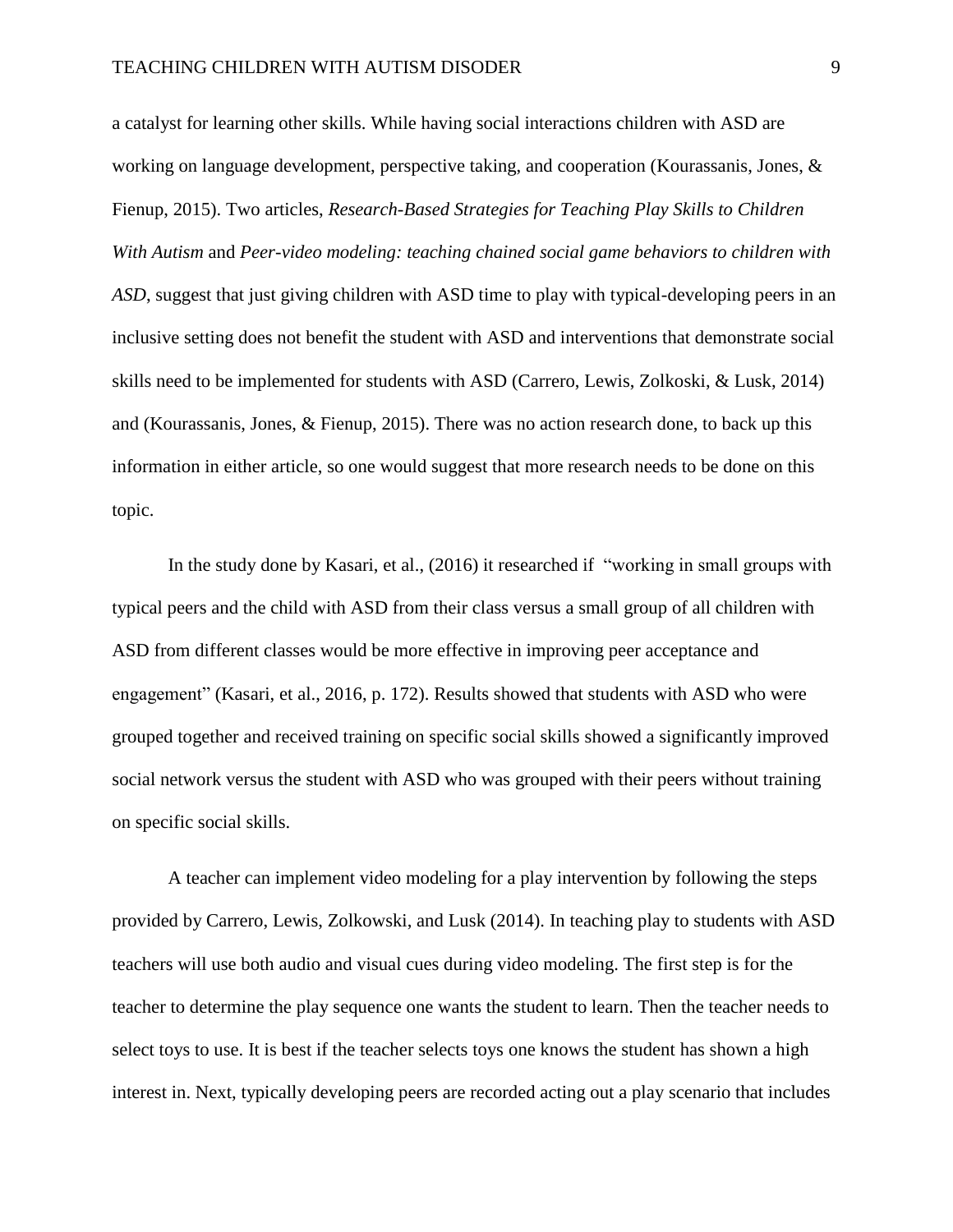the skills or behaviors the teacher has identified as the goal. When video modeling play scenarios, be sure to keep the camera at eye level so the student will be seeing exactly what he or she will seeing when engaging in play. In order that the student with ASD does not rote memorize the scenario, it is important to record the situation from three different angels with three different verbalizations. After the student with ASD has been able to view the video multiple times, a peer approaches the student with toys and gives the student with ASD the verbal cue that was used in the video modeling. Peers and teachers should continue to prompt the student the same way, and reward the student when skills are demonstrated correctly or in the correct sequence. As the student continually demonstrates the skill, these prompts and rewards can decrease and fade out (Carrero, Lewis, Zolkoski, & Lusk, 2014).

#### **Visual Supports**

Visual supports are another evidence-based practice to teaching students with ASD. One type of visual support is social stories. Social stories "present concepts and situations in a visual format that may increase understanding for students with ASD" (Hume, Sreckovic, Snyder, & Carnahan, 2014, p. 37). A situation is described in social stories demonstrating the desired behaviors and responses while identifying common social cues (Hume, Sreckovic, Snyder, & Carnahan, 2014). Social stories are usually read aloud to the student before the situation or transition occurs. They can be created to help students with ASD learn behavior expectations for unplanned events or events out of the normal routine (Deris & Di Carlo, 2013). A social story can be created for just about anything the teacher may need such as attending mass, fire and tornado drills, or even when a student will be transitioning to a new teacher. Social stories could be created with visual cues that walks through the play behavior sequence. Teachers may shy away from visual supports, because it can be time consuming and requires one-on-one teaching.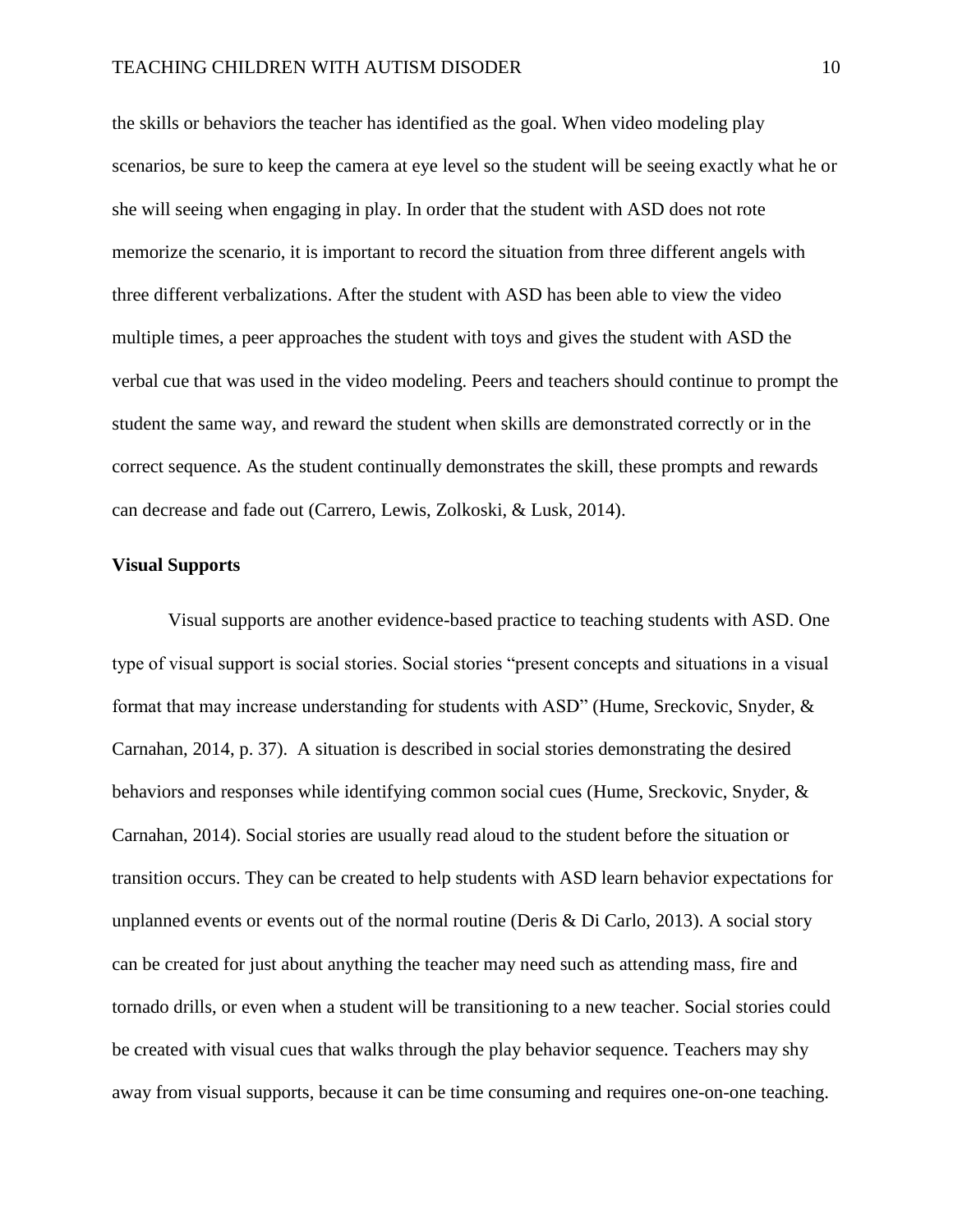#### TEACHING CHILDREN WITH AUTISM DISODER 11

Teachers should be able to find social stories already created that would be beneficial to the student with ASD in one's classroom if one did not want to make one's own. It is very beneficial though because with this evidence-based practice it allows teachers to focus on the specific needs of the student with ASD in the classroom and is done in an authentic setting. Teachers can have a paraprofessional or another adult take the pictures that one needs for an authentic social story. Stories can be created before the situation, which is ideal, however, on the first day of school is a great time to take pictures so one has authentic pictures to use for visual cues and social stories.

Visual cues helps make the situation more predictable for students with ASD if one uses the cues for priming the student. Priming is giving the student visual cues of what is going to happen before the situation occurs (Hume, Sreckovic, Snyder, & Carnahan, 2014). Teachers can use a visual cue for a predictable schedule of the day. The schedule should include authentic pictures, eye level of the child, and referred back to often to help the student with ASD know what is coming next. This will help with the student's anxiety level (Deris & Di Carlo, 2013). Visual cues can be used for a variety of things, such as the routine in the bathroom, how to line up in the classroom, or for the sequence of color, cut, glue for a project. Visual cues can be put in sequential order on a paint stick or craft stick with velcro. Having the velcro on the back of the pictures allows the student to remove the visual cue when the task has been completed. These pictures can be taken by another adult, to help the teacher save time. A teacher may choose to use authentic pictures of the student and items, or could use clip-art for pictures. It is important that if the student is in multiple classrooms throughout the day that visual cues are consistent, when applicable, for the student to know the routine. Visual cues and social stories can also be passed on from teacher to teacher each year, to help with consistency for the student.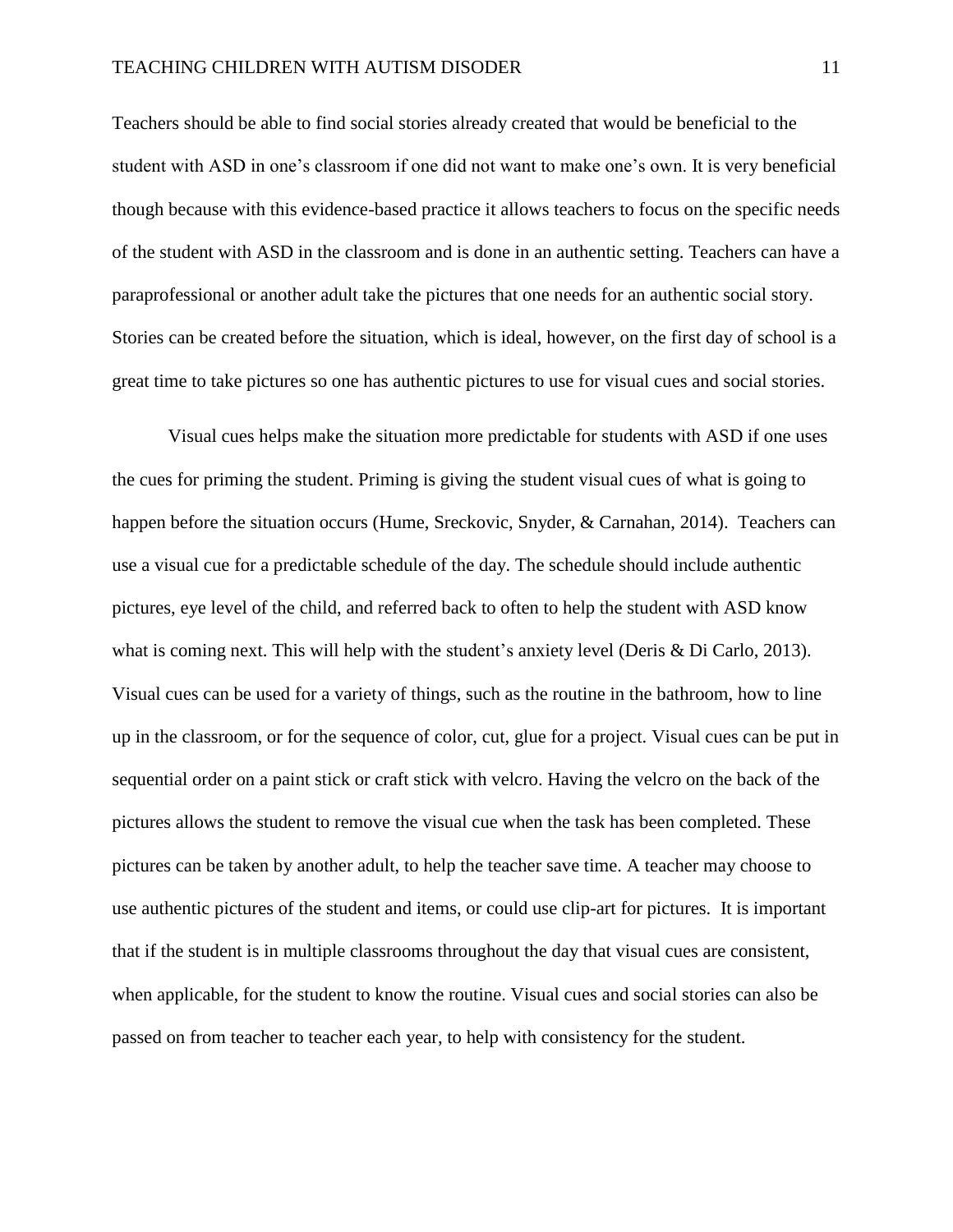The steps provided by Carrero, Lewis, Zolkowski, and Lusk (2014) for visual supports is to take a picture of each step of the play sequence, and then walk through each picture with the student. One play behavior is represented in each picture, and it is taught one at a time. Modeling and verbal cues are used to teach the behavior represented in the picture. Again, reward the student when a correct response is given. After each behavior has been mastered, then the teacher can begin linking 2-3 pictures and working with the student to master the sequence. An assessment that can be used is to have the student put the picture cues in order. Once the student has shown mastery of the play skills, include a peer in the play situations. The peer should give the student reinforcement when the student gives the correct response. Lastly, in each center picture cues should be put up so that the student with ASD has visual cues on how to correctly play with the materials.

### **Pivotal Response Training**

The next evidence-based practice to use for teaching children play skills is pivotal response training (PRT). PRT uses the student's interest and initiative to teach behaviors that affect a wide range of skills. When students with ASD are provided materials that are interesting to them, they are more motivated to learn (Deris & Di Carlo, 2013). PRT is beneficial for teaching students with ASD on appropriate peer interactions during play, such as taking turns and initiating and responding verbally (Carrero, Lewis, Zolkoski, & Lusk, 2014). It is also successful for showing a student with ASD how to play with the toys correctly. Research also has shown that PRT can increase motivation of the student with ASD and the student's with ASD language skills (Lindergren & Doobay, May 2011). PRT is beneficial to teachers because it is done in an authentic settings, based on the specific student's interest and goals. It is also considered cost and time efficient. Teachers and paraprofessionals can lead this intervention.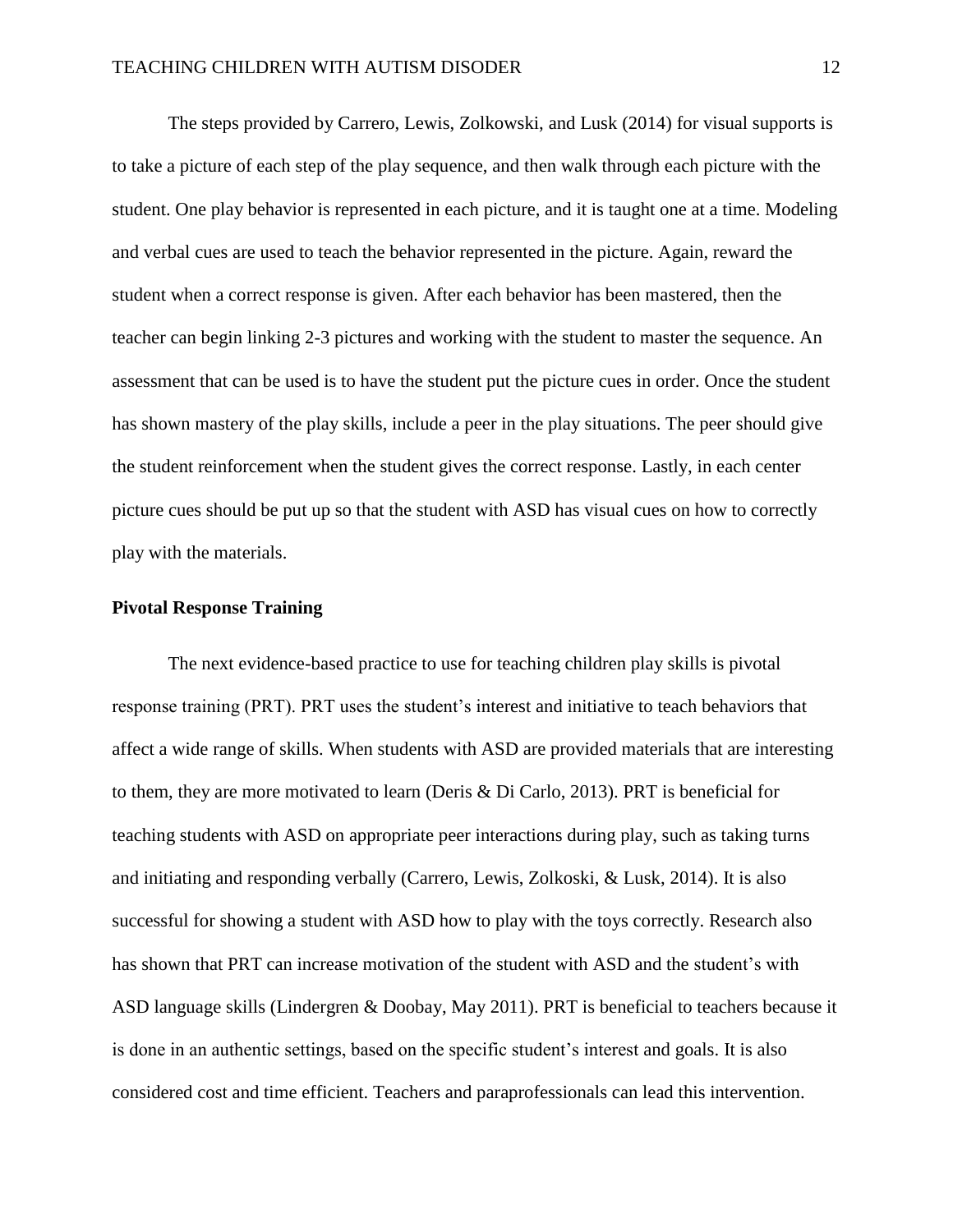Carrero, Lewis, Zolkowski, and Lusk (2014) give the following information for how to successfully implement PRT as a play intervention in the classroom. For a teacher or paraprofessional to implement PRT, one must first provide a clear and uninterrupted instructions for completing the tasks. If the student with ASD attempts to complete the task, an immediate reward or reinforce should be given to the student. Rewards could consist of if a student walks over to a toy, the teacher or paraprofessional immediately goes to the toy and starts playing with the student with it. If the student's goal is to work on motor skills of opening a container, inside the container is something the student really likes, such as a piece of candy or toy. The idea is that the rewards will motivate the student to keep working on the activity. As the student with ASD becomes a master at the skill, the rewards are phased out.

# **Conclusion**

Parents and teachers were able to successfully implement evidence-based interventions when provided the necessary training. Teachers that attended a preparation program on evidencebased practices for children with ASD, were able to master multiple skills in short amount of time (Lerman, Vorndran, Addison, & Kuhn, 2004). In research done by Besler and Kurt (2016) mothers of children with ASD received two, three hour trainings on video modeling and then were able to create a video model with 100% accuracy. A majority of early childhood teachers feel unprepared when it comes to teaching the diverse population found in many early childhood classrooms (Wilson, Dykstra, Watson, Boyd, & Crais, 2012). It is important that teachers, paraprofessionals, and leaders receive the professional development time and training on using evidence-based practices for teaching students with ASD.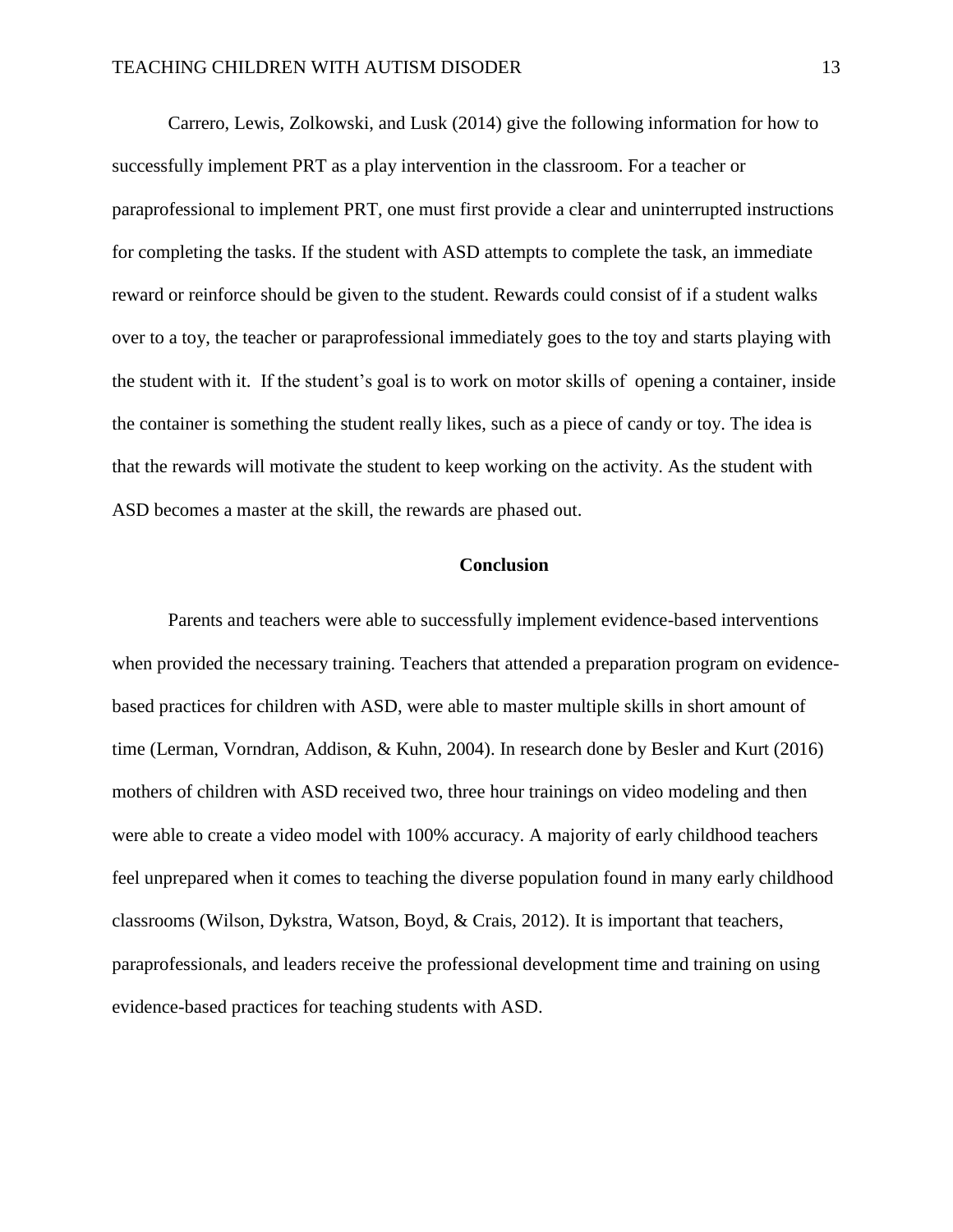#### References

- Acar, C., & Diken, I. H. (2012, Autumn). Reviewing Instructional Studies Conducted Using Video Modeling to Children With Autism. *Educational Sciences: Theory & Practice, 12*(4), 2731-2735.
- Barna, M. (2017, July/August). Autism Spectrum Disorder. *Discover, 38*(6), 62-65.
- Besler, F., & Kurt, O. (2017, Feb). Effectiveness of Video Modeling Provided by Mothers in Teaching Play Skills to Children with Autism. *Educational Sciences: Theory & Practice, 17*(1), 209-230. doi:10.12738/estp.2016.1.0273
- Bittner, M. D., Rigby, B. R., Silliman-French, L., Nicholas, D. L., & Dillion, S. R. (2017). Use of technology to faciliate physical activity in children with autism spectrum disorder: A pilot study. *Physiology & Behavior*(177), 242-246. doi:10.1016/j.physbeh.2017.05.012
- Carrero, K. M., Lewis, C. G., Zolkoski, S., & Lusk, M. E. (2014, Spring). Research-Based Strategies for Teaching Play Skills to Children With Autism. *Beyond Behavior, 23*(3), 17-25.
- Deris, A. R., & Di Carlo, C. F. (2013, May). Back to basics: working with young children with autism in inclusive classrooms. *Support for Learning, 28*(2), 52-56. doi:10.1111/1467- 9604.12018
- Gena, A., Couloura, S., & Kymissis, E. (2005, October). Modifying the affective behavior of preschoolers with autism using in-vivo or video modeling and reinforcement contingencies. *Journal of Autism and Developmental Disorders, 35*(5), 545-556. doi:10.1007/s10803-005-0014-9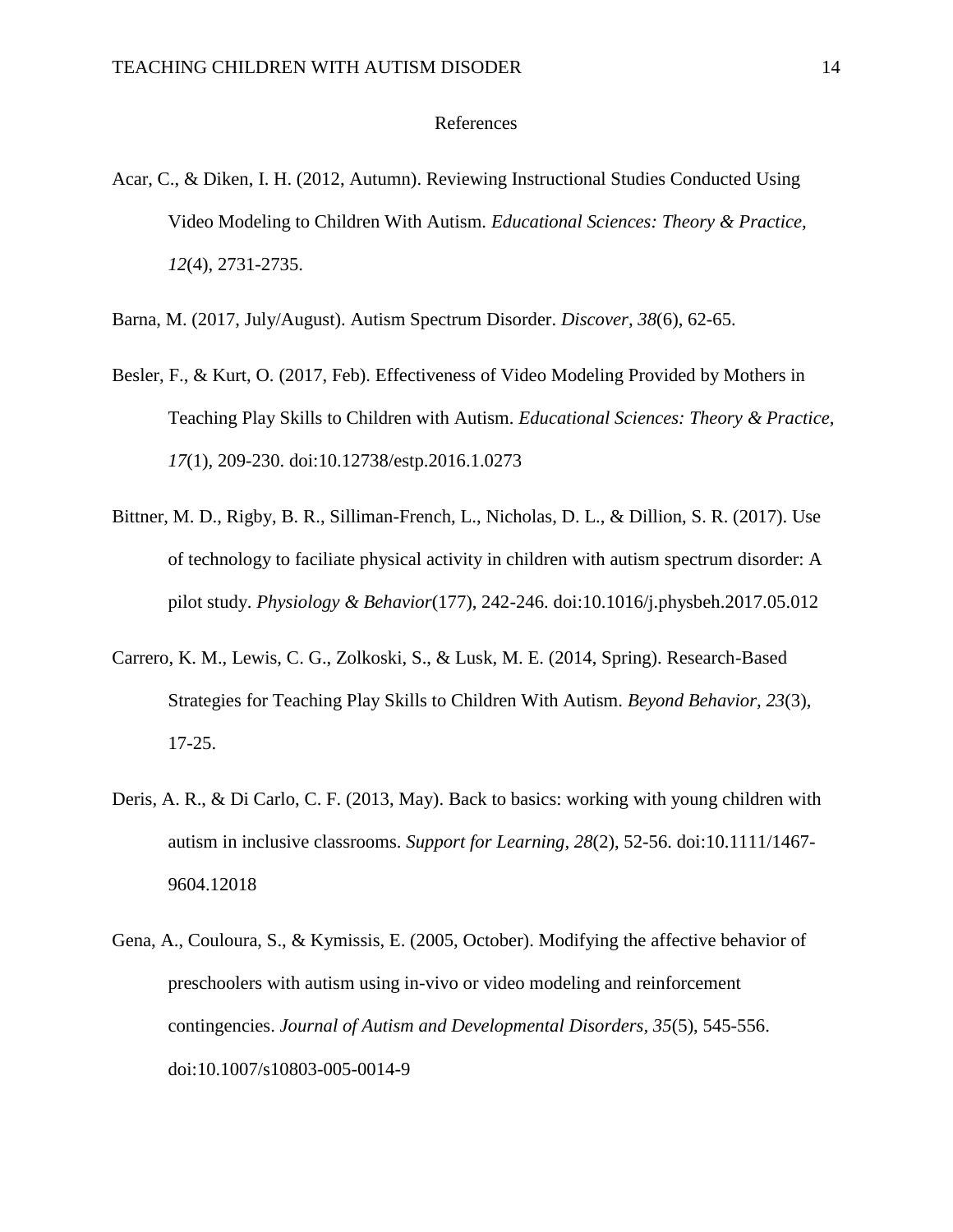- Hess, K. L., Morrier, M. J., Heflin, L. J., & Ivey, M. L. (2008, May). Autism Treatment Survey: services received by children with autism spectrum disorders in public school classrooms. *Journal of Autism & Developmental Disorders, 38*(5), 961-971. doi:10.1007/s10803-007- 0470-5
- Hume, K., Sreckovic, M., Snyder, K., & Carnahan, C. R. (2014, Sept/Oct). Smooth Transitions: Helping students with autism spectrum disorder navigate the school day. *Teaching Exceptional Children, 47*(1), 35-45. doi:10.1177/0040059914542794
- Kasari, C., Dean, M., Kretzmann, M., Shih, W., Orlich, F., Whitney, R., . . . King, B. (2016, Feb). Children with autism spectrum disorder and social skills groups at school: a randomized trial comparing intervention approach and peer composition. *Journal of Child Psychology & Psychiatry, 57*(2), 171-179. doi:10.1111/jcpp.12460
- Kim, S. (2016). Use of Video Modeling To Teach Developmentally Appropriate Play with Korean American Children With Autism. *Research and Practices for Persons with Severe Disability, 41*(3), 158-172. doi:10.1177/1540796916658015
- Kourassanis, J., Jones, E., & Fienup, D. (2015, Feb). Peer-video modeling: teaching chained social game behaviors to children with ASD. *Journal of Development and Physical Activities, 27*(1), 25-36. doi:10.1007/s10882-014-9399-8
- Lerman, D. C., Vorndran, C. M., Addison, L., & Kuhn, S. C. (2004). Preparing Teachers in Envidence Based Practices for Young Children with Autism. *School Psychology Review, 33*(4), 210-525.
- Lindergren, S. P., & Doobay, ,. A. (May 2011). *Evidence Based Interventions for Autism Spectrum Disorder.* Iowa Department of Human Services by the Center for Disabilities